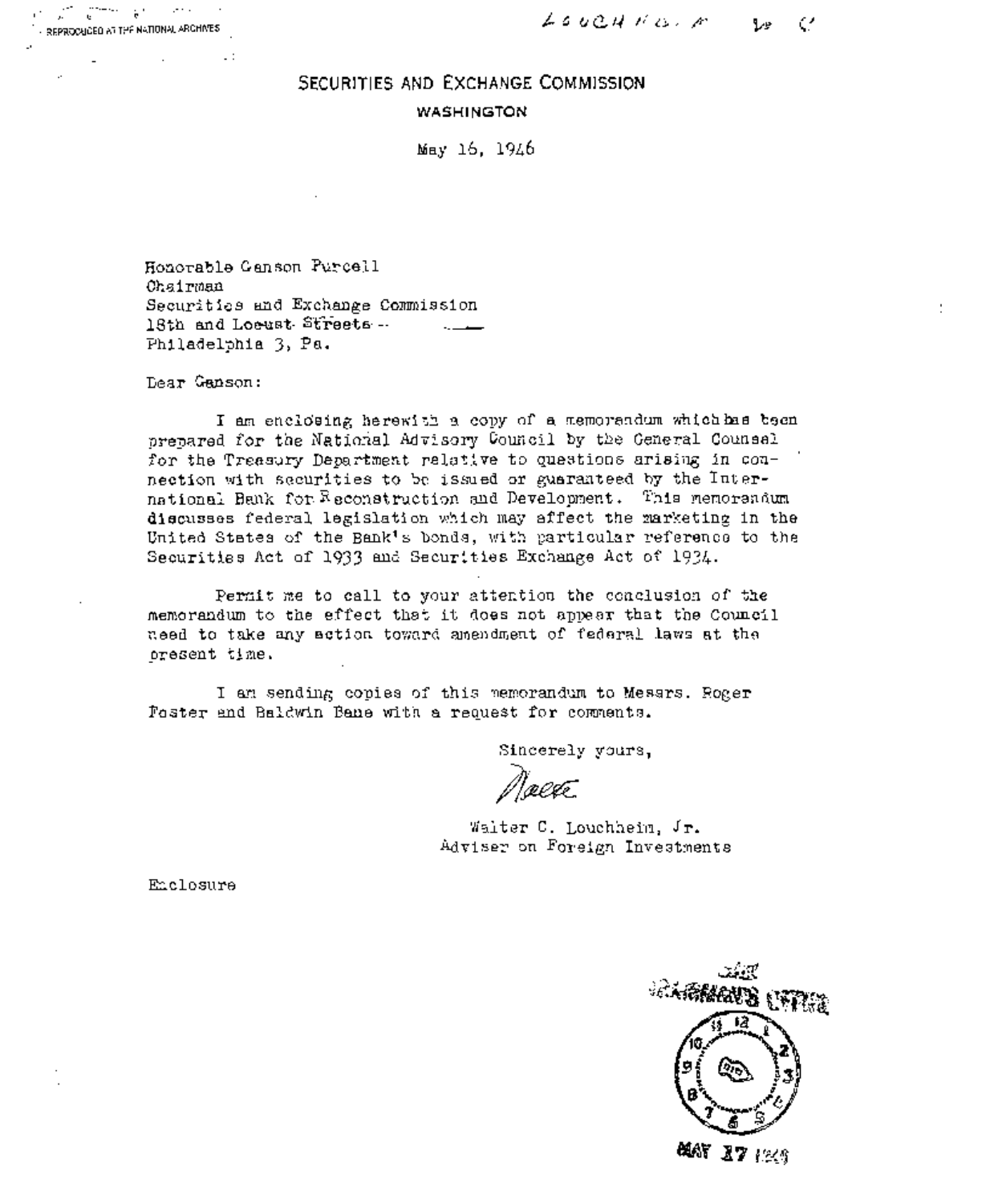REPRODUCED AT THE NATIONAL ARCHIVES

COPY

May 6, 1946

#### Secretary of the National Advisory Council on  $To1$ International Monetary and Financial Problems

General Counsel for the Department of the Treasury From:

> Preliminary Memorandum on Questions Arising in Connection with Securities to be Issued or Guaranteed by the International Bank for Reconstruction and Development

In accordance with your request, the following preliminary memorandum discusses Federal legislation which may affect the marketing in the United States of securities issued or guaranteed by the International Bank for Reconstruction and Development.

### 1. Registration under Securities Act of 1933

The Securities Act of 1933, as amended, makes it unlawful for any person directly or indirectly to use any means of interstate transportation or communication for the sale of a security unless a registration statement is in effect as to that security. The Solicitor of the Securities and Exchange Commission has concluded in an opinion to the Commission that securities issued or guaranteed by the International Bank for Reconstruction and Development may not be considered to be exampt from this registration requirement. A copy of his opinion is attached hereto.

The Solicitor believes thet the only possible ground for exemption of such securities is under aaction  $3(a)(2)$  of the Securities Act which<br>exempts securities "issued or guaranteed \* \* \* by any person controlled or supervised by and acting as an instrumentality of the Government of the United States pursuant to authority granted by the Congress of the United States \* \* \* \* 1/ He notes that since securities issued or guarantess by the Bank may not be sold in this country without the consent of the United States representative on the Bank, it might be argued that in its capacity of floating securities in this country, the Bank is a person controlled or supervised by and seting as an instrumentality of the United States within the meaning of section  $\mathfrak{Z}(\mathbf{a})$  (2).

However, the Solicitor concludes that securities issued or guaranteed by the Bank should not be considered to be exempt under that section because the United States has only minority participation in the Bank and accordingly the Bank is not a person supervised by and acting as an instrumentality of the United States as contemplated by the Securities Act.

 $1/$  U.S.C. title 15, sec. 77c(a)(2).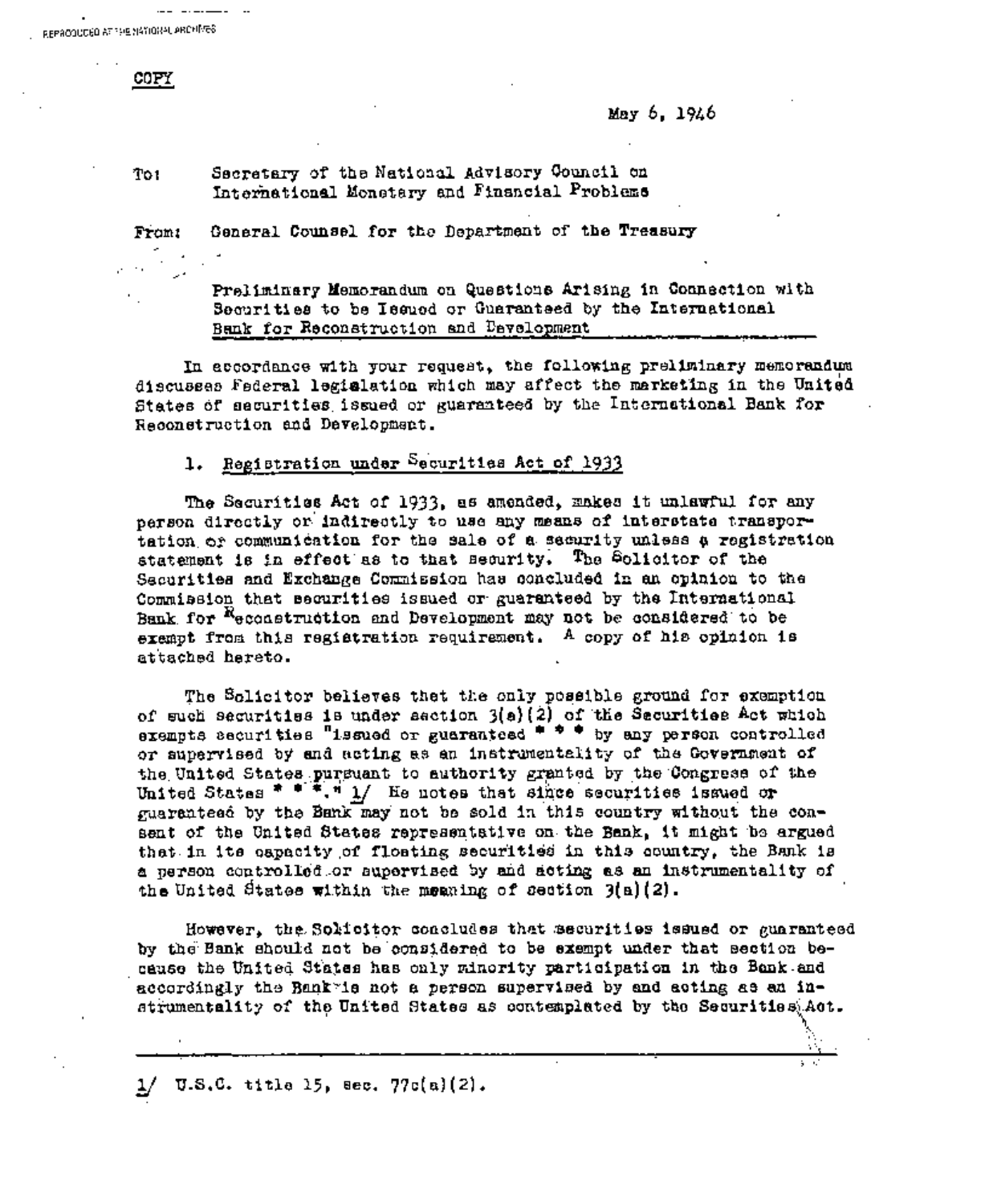$\mathbf{r}$ 

 $\mathcal{L} = \mathcal{L} \cdot \mathcal{L} = \mathcal{L} \cdot \mathcal{L} \cdot \mathcal{L} \cdot \mathcal{L} \cdot \mathcal{L} \cdot \mathcal{L} \cdot \mathcal{L} \cdot \mathcal{L}$ 

This conclusion is supported by statements mede by both Senstore Barkley and Taft in the course of debate on the Bretton Woods Agreements Act. These statements clearly indicate that it was understood by Congress that assurities of the Benk would be aubject to registration. 2/

Although as the Solicitor puggests, it might be possible as a matter of legal construction to reach another conclusion, it does not appear that the opinion of the Solicitor can be effectively contested, particularly in view of the statements appearing in the legislative history of the Bretton Woods Agreements Act. The question then arises as to the desirability of recommending that legislation be enacted exampting securities of the Bank from the registration requirements of the Securities Act.

In resolving this question, it should be noted that the requirement that Bank securities be registered under the Securities Act is not necesserily inconsistent with the fact that the floating of such securities in the United States must be approved by the Netional Advisory Council nor will such a registration requirement reflect on the action of the NAC. The functions to be parformed by the two agencies in this situation are distinct, and their determination can be complementary. The NAC will undoubtedly base its approval or disapproval of the marketing of a security in the United States on the merits of that security with particular reference to its relation to the economic and other interests of the United States. The Securities Act registration requirements, on the other hand, will merely sorve to make available full information about the Bank's securities to the investing public.

There is precedent for exempting securities from registration when they must be approved by enother governmental body. Section 3(a){6} of the Securities Act 3/ exempts any security which is subject to the provision of section  $20(a)$  of the Interatute Commerce Act.  $4/$  Pursuant to

These remarks of Senators Barkley and Taft are quoted in full in the  $2/$ Opinion of the Solicitor of the Securities and Exchange gommission. Section A of the Bretton Woods Agreements Act provides that the National Advisory Council on International Monetary and Financial Probleme shall make all decisions as to whether securities issued or guarantsed by the Bank may be sold in the United States. Although this might weaken the opinion of the Solicitor in so far as it is based on an analysis of the Bunk, it does not affect the statements of Senators Barkley and Taft on which he places great emphasis.

 $3/$  U. S. C. title 15, sec.  $77c(a)(6)$ .

 $\frac{1}{2}$ U.S.C. title 49, sec. 20a. - 2 -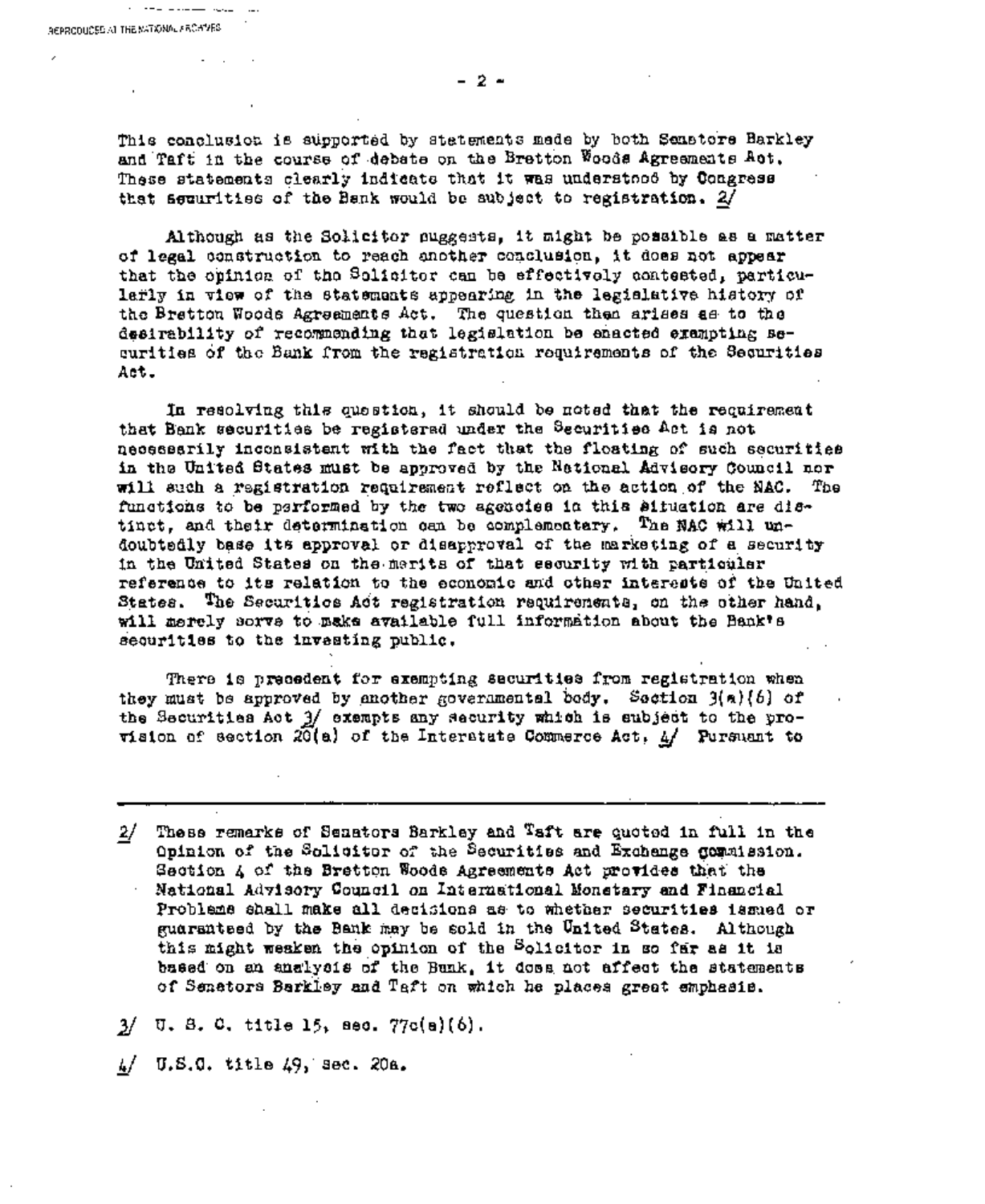t

that section, the Interstate Commerce Commission authorizes the issuance of a security by a railroad upon a finding that the security is for a lawful object compatible with the public interest and necessary or appropriate for the proper performance of the railroad's service to the public. Thus, the functions of the Cormission and the Bank in their relation to the SEO are analogous.

Despite this precedent for statutory exemption of the securities of the Bank, it may be preferable not to request such leglslative action at the present time. Public support of the Bank or reliance upon its securities would not be enhanced by attempts to obtain special exemptions for securities of the Bank, Moreover, registration under the <sup>S</sup>ecurities Act will furnish a convenient way to give full publicity and information about such securities to the public. It does not appear that the information ordinarily required on a registration statement would be more than the Bank may be expected to obtain for its own use. The form of the registration statement may be worked out by agreement of the SEO and the Bank. While there is a theoretical possibility that the SE0 might insist on more information than the Bank is prepared to supply, it should be noted that the NAC as the coordinating United States organization in the field of foreign financial and monetary transactions would be in a position to work out the problem with the SEC.

Accordingly, it is suggested for consideration that no attemp~ be made at this time to secure legislation exempting the securlties of the Bank from the registration requirements of the St curities Act of 1933.  $5/$ 

# 2. Registration under Securities Exchange Act of 1934

Registration is required under the Securities Exchange Act of 1934 before any security (other than an exempt securlty) may be dealt with on a National Securities Exchange. Section 3(a)(12) of that Act exempts securities which are "issued or guaranteed by corporations in which the United States has a direct or indirect interest as shall be designated for exemption by the Secretary of the Treasury as necessary or appropriate in the public interest or for the protection of investors.<sup> $e$ </sup> 6/

A Document No. 16 of the Technical Committee of the National Advisory  $\frac{5}{ }$ Council recommends that no attempt be made at this time to obtain such an amendment of the Securities Act. This recommendation is stated to be based in part on the opinion that the registration requirement would not impose an undue burden Upon the Bank and that any specific problems can be worked out satisfactorily by cooperation between the SEC and the Bank.

**6\_/ u.s.O, title 15, sac. 78c(a)(12).**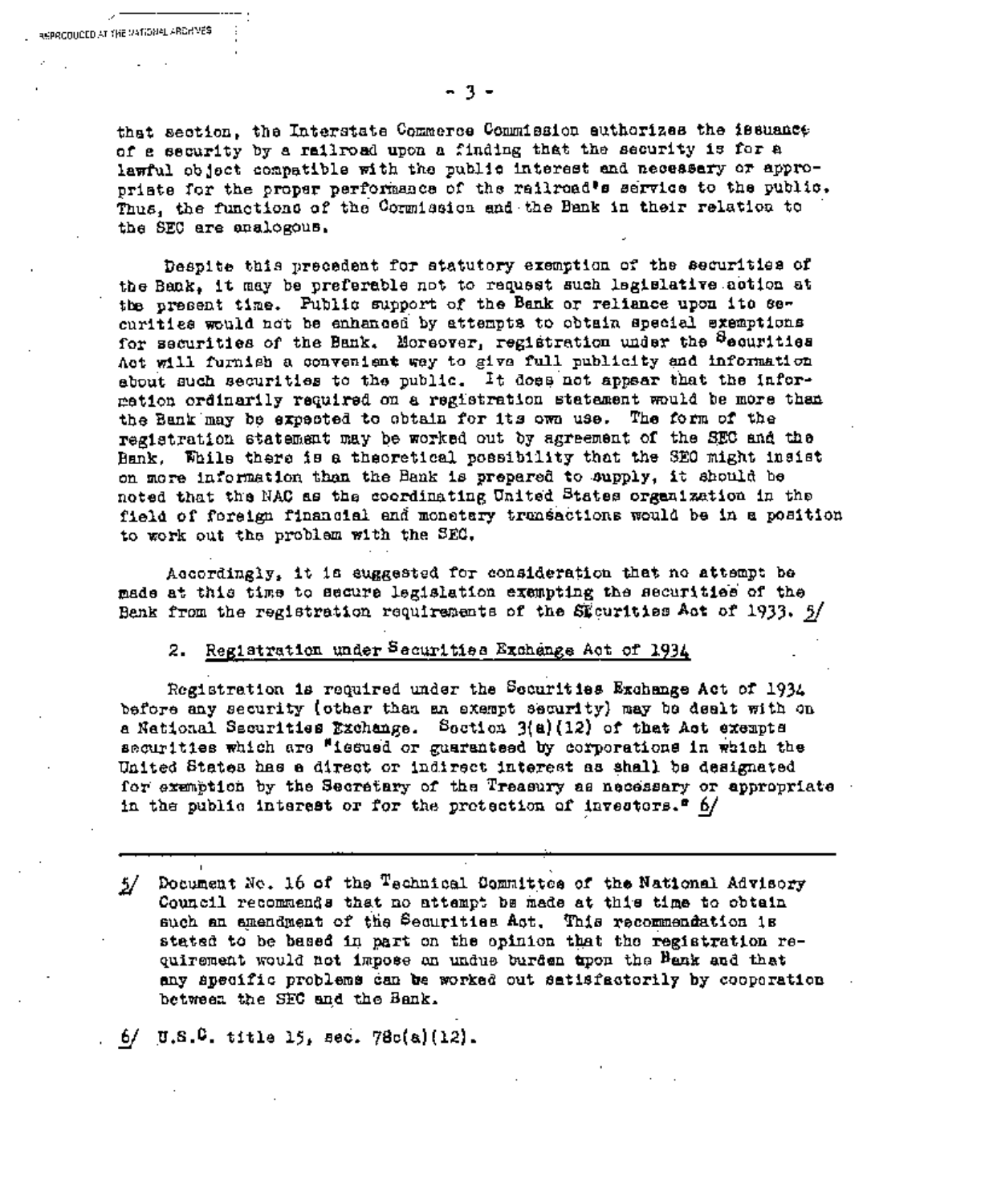$\mathcal{L} = L$ 

While it would appear that this authority could be construed to permit the Secretary of the Treasury to exempt the securities issued or gueranteed by the Bank, the statements made by Senators Barkley and Taft in connection with the Bretton Woods Agreements Act and the considerations which weigh against seeking a statutory exemption to the Securities Act also afford reason for the Secretary not to take such action at the present time. 7/

# 3. Civil Liabilities of Sellers of Bank Securities under the Securities Act of 1933

Under section 11(a) of the Securities Act of 1933 8/ liability to the extent of the loss suffered in case any part of the registration statement contains an untrue statement of a material fact or omits to state a material fact is imposed upon every underwriter with respect to such security. The term "underwriter" is defined by section 2(11) as "any person who has purchased from an issuer with a view to, or sells for an issuer in connection with, the distribution of any security, or participates or has a direct or indirect participation in any such undertaking \* \*\*; but such term shall not include a person whose interest is limited to a commission from an underwriter or dealer not in excess of the usual and customary distributors or sellers' commission." 9/

There is some doubt whether the Bank will require underwriting services. of this nature. It is possible that the services of private concerns will be needed only as distributors or sellers of the securities issued or guaranteed by the Bank. In that event, those dealing in these securities probably would not be subject to a civil liability under section 11. However, this question can not be resolved until the manner of sale and distribution of the Bank's securities is finally determined.

- $\mathcal{U}^-$ The Sclicitor of the Securities and Exchange Commission indicates that the Socreary of the Treasury has the power to designate Benk securities as exempt under the Securities Exchange Act and states, "If the Secretary interprets the legislative history as we do, such designation presumably would not be made." Document Mo. 16 of the Technical Committee of the National Advisory Council also concludes that it would be inadvisable to employ this power of exemption in favor of securities of the Bank.
- $g/$  U.B.C. title 15, sec. 77k (a).
- 9/ U.S.C. title 15, sec 77b(11).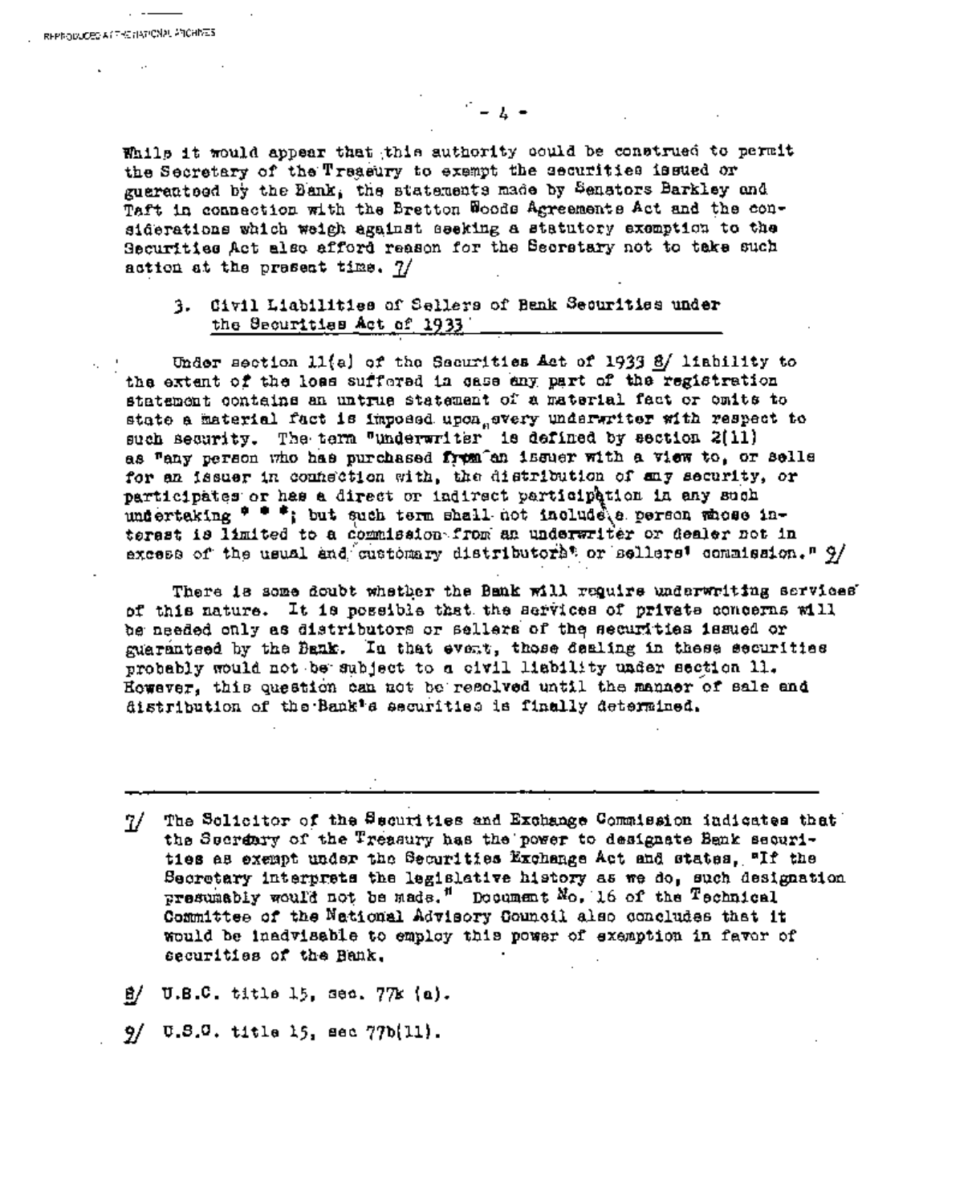Section 12 of the Securities Act of 1933 imposes liability upon any person who sells a security, by the use of any interstate transportation or communication, "by means of a prospectus or oral communication, which includes an untrue statement of a material fact. or omits to state a material fact necessary in order to make the statements, in the light of the circumstances under which they were made, not misleading  $* * *$  and who shall not sustain the burden of proof that he did not know, and in the exercise of reasonable care could not have known of such untruth or omission." 10/

– 54

It is difficult to see reasons for exempting dealers in the securities of the Bank from liability for material misstatemants or omissions of which they have knowledge. However, it would seem to be undesirable to subject a dealer in these securities to a civil liability as a result of the use of a registration statement of the Bank which contains such an untrue statement or omission.  $I_t$  would seem that this result could be reached under section 12 as it would be reasonable to conclude that a seller would usually be able to sustain the burden of proof that he did not know and in the exercise of reasonable care could not have known of untruths or omissions in ~he registration statement of the International Bank for R econstruction and Development.

It is suggested that, as soon as the procedure for distribution and sale of securities of the Bank has been determined, the opinion of the SEC should be requested as to the possibility of civil liability under section 11 of the Securities Act being imposed on persons engaged in such distribution and sale. Opinion should also be requested as to the possibility of tlability under section 12 because of the use of a registration statement or other official document of the Bank. If, in either case, a possibility of civil liability exists or if a reasonable doubt might remain in the minds of prospective sellers or distributors, it would appear to be incumbent upon the Administration to request the Congress to clarify these provisions of the Securities Act of 1933 by amendment. :

10/ U.S.C. title 15, see 771.

J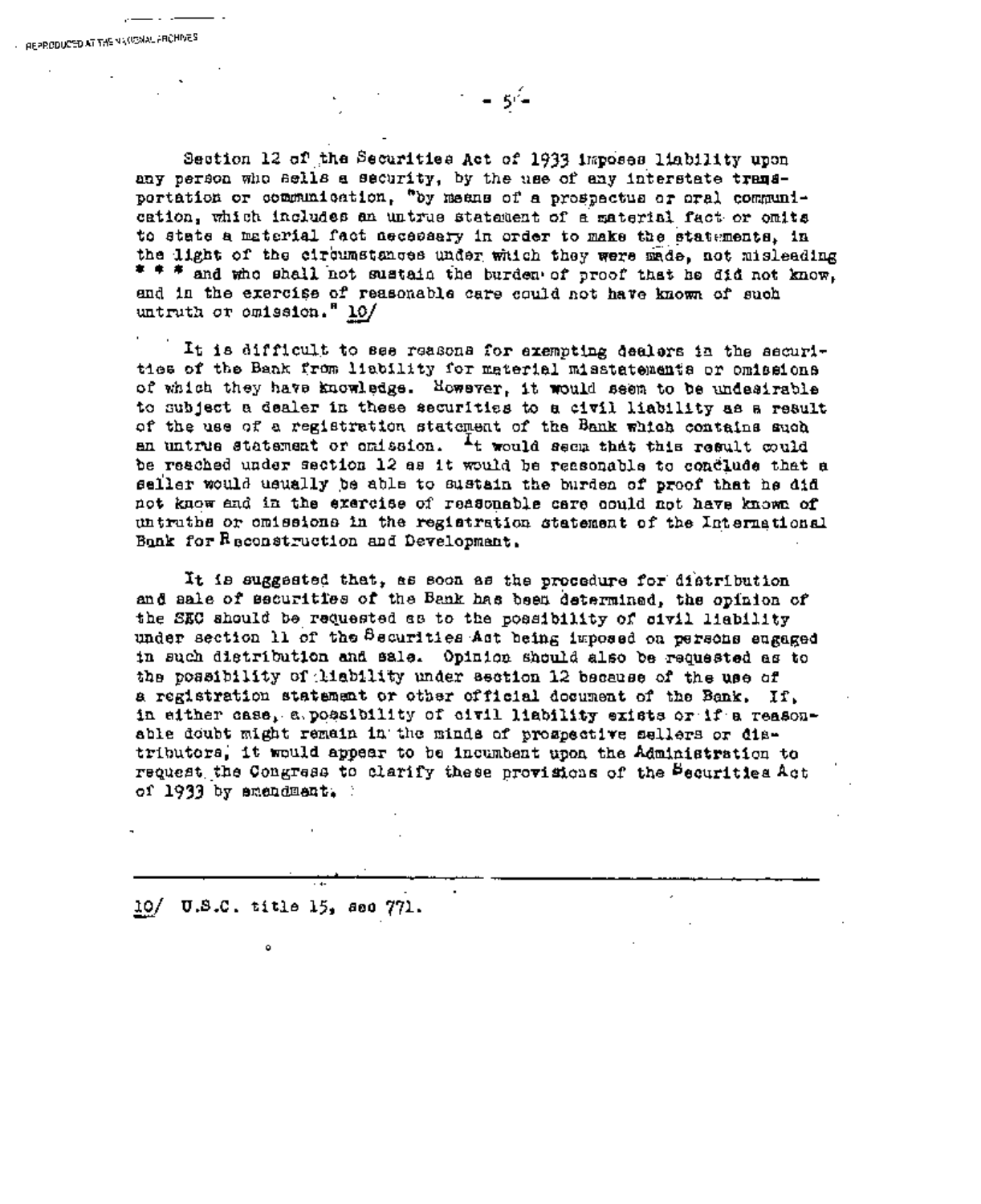#### 4. Marketing of Bank Securities by Commercial Bankers

 $\sim$   $\sim$   $\sim$ PERROGLOBER 24 THE NATIONAL ARCHIVES ИV,

> Section 5136 of the Revised Statutes, as amended, applicable to member banks of the Federal Reserve System, provides in part:

 $#$  \* \* The business of dealing in securities and stock \* \* \* shall be limited to purchasing and selling such securities and stock without recourse, solely upon order, and for the account of, customers, and in no case for its own account. and the association shall not underwrite any issue of securities or stock: \* \* \*. The limitations and restrictions herein contained as to dealing in, underwriting and purchasing for its own account, investment securities shall not apply to obligations of the United States, or general obligations of any State or of any political aubdivision thereof, or coligations issued under authority of the Federal Farm Loan Act, as amended, or issued by the Federal Home Loan Banks or the Home Owners' Loan Corporation, or obligations which are insured by the Federal Housing Administrator pursuant to section 207 of the National Housing Act, if the debentures to be issued in payment of such insured obligations are guaranteed as to principal and interest by the United States, or coligations of national mortgage associations:  $* * * ... * 11/$ 

It is clear that member banks of the Federal Reserve System may not buy and sell the securities issued or gueranteed by the Bank except upon the order and for the account of their customers. It will be noted that the only exception to this prohibition relates to securities issued or guaranteed by the United States Government or the securities of a State or political aubdivision thereof.

The reasons for this prohibition appear to be: (1) the general advantage to the financial structure to be gained by a complete separation of commercial and investment bank activitics; (2) protection to depositors and other creditors by preventing a bank from assuming the risks of security market operations; (3) assurance that a bank may not market securities in which it or its officers have an interest.

The securities exempted by the statute are those in which the danger of loss is reduced to a minimum and which the bank and its officers would not have a personal interest in marketing. Securities issued or guaranteed

11/ U.S.C. title 12, sec. 24.

6.